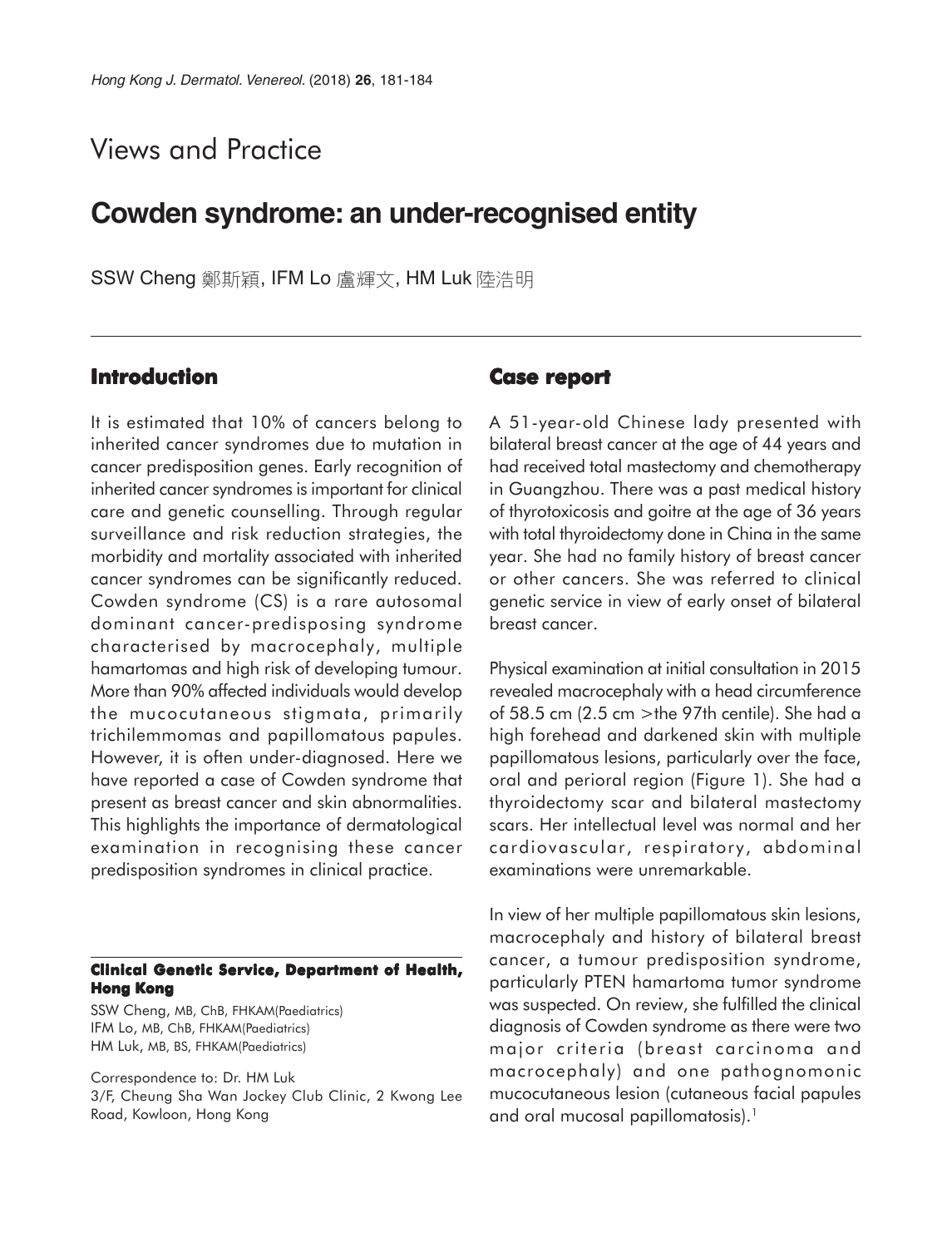Genetic testing on the *PTEN* gene was performed. A heterozygous pathogenic splice site variant PTEN {NM\_000314.4}:c.[253+1G>A];[=] in exon 4 of *PTEN* gene was detected. This variant has been reported in the literature to be associated with Cowden syndrome.<sup>1</sup> Therefore, the molecular diagnosis of PTEN hamartoma tumour syndrome was substantiated. Family cascade screening showed it was a *de novo* change in family.

## **Discussion**

Pathogenic Variants in the tumour suppressor gene (*PTEN*) leading to PTEN hamartoma tumour syndrome (PHTS), a spectrum of disorders that encompasses Cowden syndrome, Bannayan-Riley-Ruvalcaba syndrome (BRRS), PTEN-related Proteus syndrome (PS) and Proteus-like syndrome. The *PTEN* tumor suppressor gene is located on 10q23.3 encoding a dual-specificity phosphatase that can dephosphorylate both protein and phospholipid substrates. Cowden syndrome is a



Figure 1. Patient with darkened skin and multiple papillomatous lesions over the face, oral and perioral region.

rare autosomal dominant cancer-predisposing syndrome characterised by macrocephaly, multiple hamartomas and increased risk of developing several types of tumour particularly breast, thyroid and endometrial cancers, and also colorectal, renal cell carcinoma and melanoma. The penetrance of the condition is high as more than 90% affected individuals develop the mucocutaneous stigmata, primarily trichilemmomas and papillomatous papules by the third decade. Over 80% of patients with Cowden syndrome have the identifiable *PTEN* pathogenic variant.<sup>1</sup>

According to Hong Kong Cancer registry in 2015, breast cancer was the third most common cancer in Hong Kong with an incidence of over 3900 new cases reported.2 The number of breast cancer cases has increased by nearly 70% since 2003 which is significantly higher than the overall average increase of 36%.2 Around 5-10% breast cancer cases are thought to be hereditary. Apart from *BRCA1* (Breast Cancer gene 1) and *BRCA2* (Breast Cancer gene 2), some rarer inherited cancer syndromes may also present with a significantly increased risk of breast cancer. These include Cowden syndrome (due to mutations in *PTEN* gene as in our patient); Neurofibromatosis type 1 which is characterised by mutations in *NF1* gene; Li Fraumeni syndrome in which there are mutations in *TP53* gene; Peutz Jeghers syndrome which results from mutation in *STK11* gene; Hereditary diffuse gastric cancer which is caused by mutations in *CDH1* gene. These are tumour suppressor genes mutations of which can lead to uncontrolled cell and tumorigenesis. Cases of inherited cancer syndromes usually have a significant family history with positive findings on physical examination findings and presence of tumours. Early recognition of inherited cancer syndromes in the family members is important for clinical care and genetic counselling (Table 1).

Patients with Cowden syndrome have an increased risk of cancers including breast, thyroid, endometrial, and to a lesser extent, renal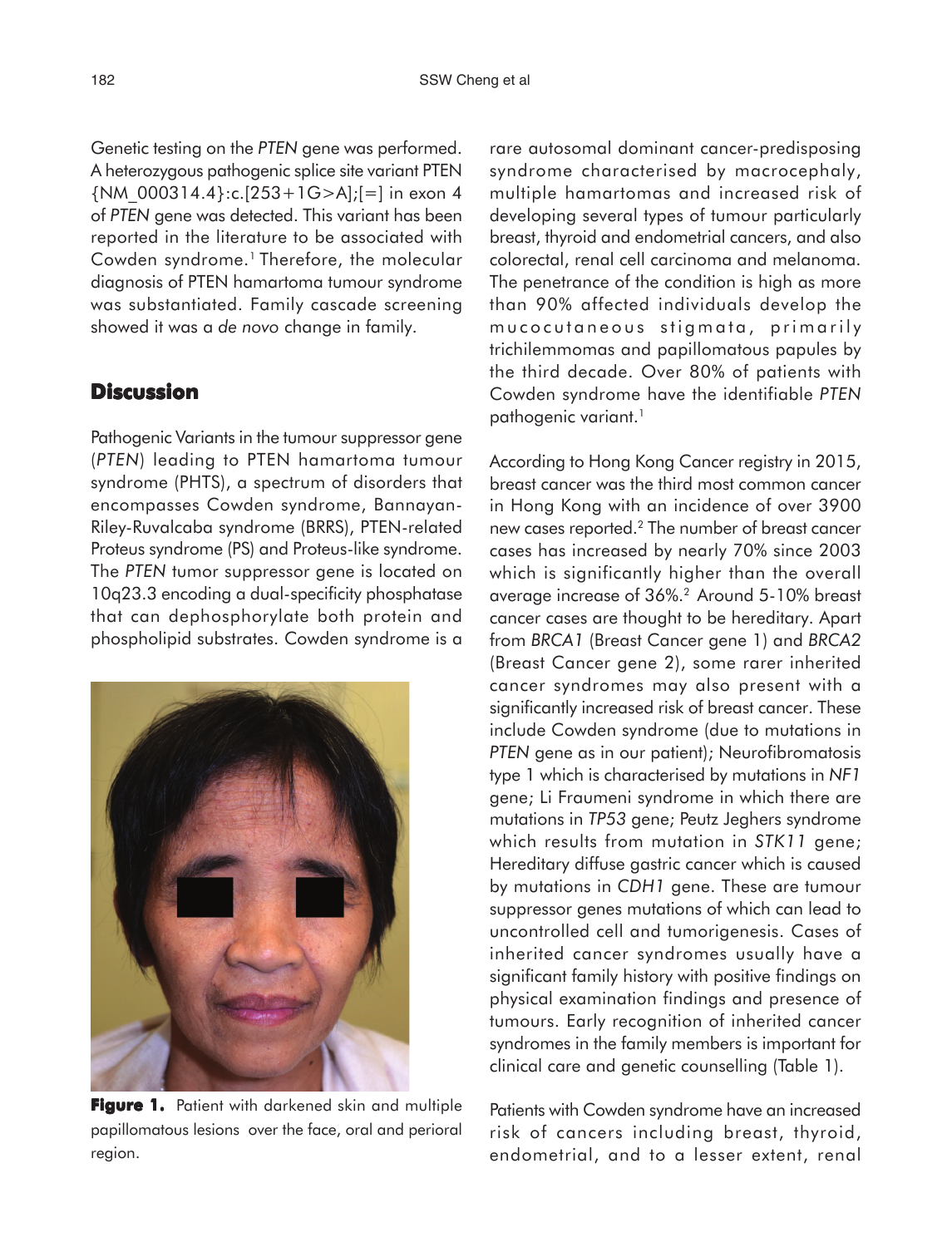| <b>Inherited cancer Gene(s)</b><br>syndromes |                  | <b>Tumour type(s)</b>                                                                                                                                                                                                                                                                                      | <b>Physical signs</b>                                                                                                                                                                                                     |
|----------------------------------------------|------------------|------------------------------------------------------------------------------------------------------------------------------------------------------------------------------------------------------------------------------------------------------------------------------------------------------------|---------------------------------------------------------------------------------------------------------------------------------------------------------------------------------------------------------------------------|
| Cowden syndrome                              | <b>PTEN</b>      | • Thyroid cancer<br>• Breast cancer<br>• Colorectal cancer<br>• Endometrial cancer<br>• Renal tumour<br>• Melanoma<br>· Rare: dysplastic cerebellar<br>gangliocytoma                                                                                                                                       | • Macrocephaly<br>• Mucocutaneous papillomatous<br>lesions<br>• Trichilemmomas<br>• Penile freckling<br>• Glycogenic acanthosis<br>• Palmoplantar keratosis                                                               |
| Neurofibromatosis<br>type 1                  | NF <sub>1</sub>  | • Brainstem and cerebellar gliomas<br>• Malignant peripheral nerve sheath<br>tumours<br>· Leukaemia<br>• Gastrointestinal stromal tumours<br>• Breast cancer<br>• Retinal vasoproliferative tumours                                                                                                        | · Café au laits macules<br>· Neurofibromas<br>• Macrocephaly<br>• Hyperpigmentation<br>• Hemihypertrophy<br>• Axillary and/or groin frecklings<br>• Osseous lesions<br>• Lisch nodules                                    |
| Li Fraumeni<br>syndrome                      | TP53             | • Osteosarcoma<br>• Rhabdomyosacroma<br>· Brain tumours e.g. glioblastoma<br>multiforme and choroid plexus<br>carcinoma<br>• Breast cancer<br>· Adrenocortical carcinoma (ACC)<br>· Gastric cancer, gastrointestinal<br>stroma tumours<br>· Leukaemia                                                      | Nil                                                                                                                                                                                                                       |
| Peutz Jeghers<br>syndrome                    | STK11            | • Colorectal and gastric cancers<br>• Small bowel cancer<br>$\bullet$ Breast cancer<br>• Ovarian cancers (mostly sex cord<br>tumour with annular tubules),<br>cervical cancer (adenoma<br>malignum) and uterus cancer<br>· Testicular cancer (sertoli cell tumour)<br>• Lung cancer<br>• Pancreatic cancer | • Mucocutaneous macules around<br>the mouth, eyes, and nostrils and<br>also in the perianal area,<br>and buccal mucosa<br>· Gynecomastia in males as a<br>result of estrogen-producing<br>Sertoli cell testicular tumours |
| Hereditary diffuse<br>gastric cancer         | CDH <sub>1</sub> | • Gastric cancer<br>• Lobular breast cancer<br>• Colorectal cancer                                                                                                                                                                                                                                         | Nil                                                                                                                                                                                                                       |

Table 1. Specific physical features and tumour types associated with inherited cancer syndrome